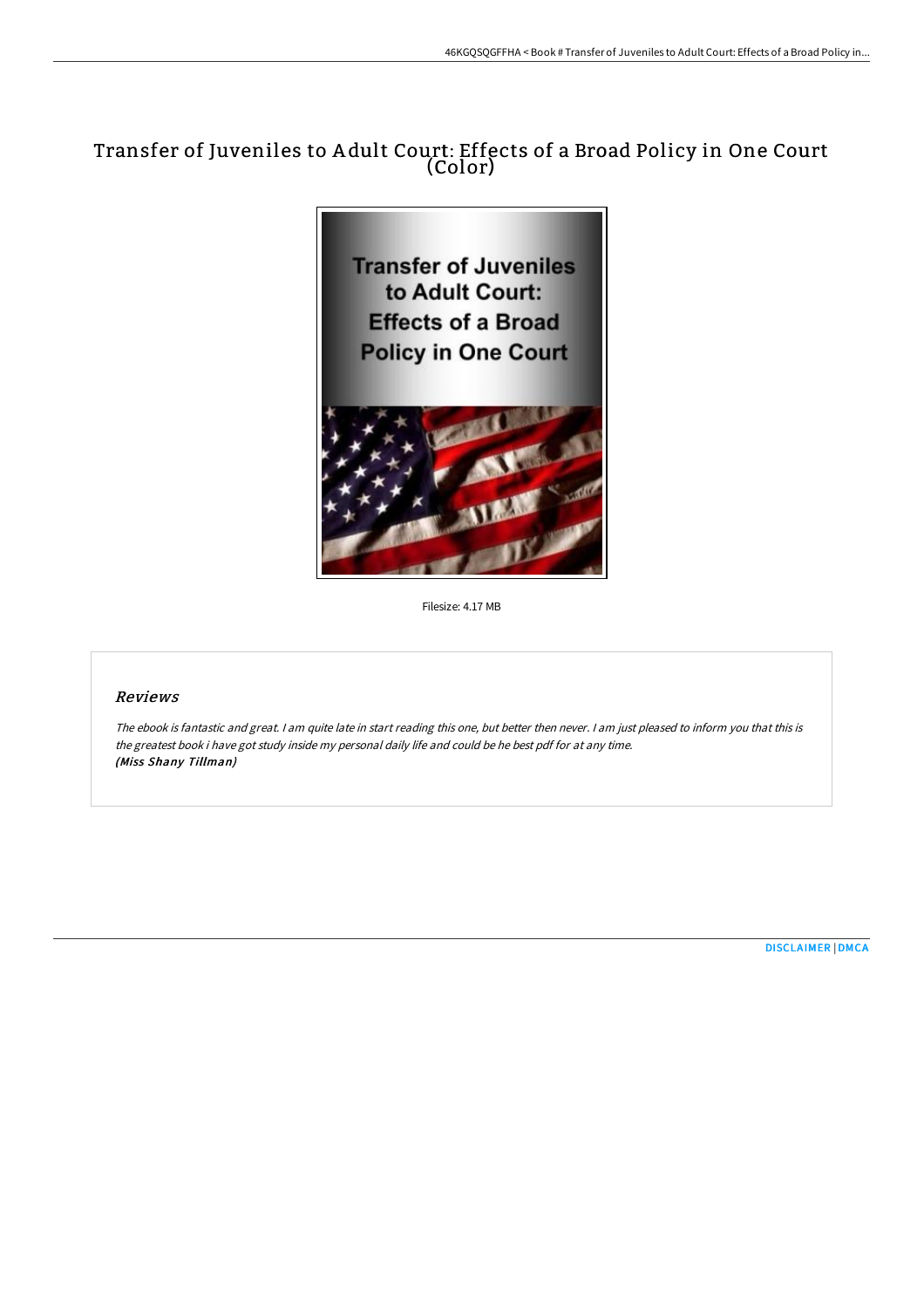## TRANSFER OF JUVENILES TO ADULT COURT: EFFECTS OF A BROAD POLICY IN ONE COURT (COLOR)



To read Transfer of Juveniles to Adult Court: Effects of a Broad Policy in One Court (Color) eBook, remember to click the hyperlink under and download the file or gain access to additional information which are in conjuction with TRANSFER OF JUVENILES TO ADULT COURT: EFFECTS OF A BROAD POLICY IN ONE COURT (COLOR) ebook.

Createspace, United States, 2015. Paperback. Book Condition: New. 279 x 216 mm. Language: English . Brand New Book \*\*\*\*\* Print on Demand \*\*\*\*\*.This bulletin presents findings from the Pathways to Desistance study about the effects of transfer from juvenile court to adult court on a sample of serious adolescent offenders in Maricopa County, AZ. The authors compare the extant literature with findings from the Pathways study and discuss the possible implications of these findings for future changes in transfer statutes. Following are some key points: Adolescents in the adult system may be at risk for disruptions in their personal development, identity formation, relationships, learning, growth in skills and competencies, and positive movement into adult status. Most of the youth in the study who were sent to adult facilities returned to the community within a few years, varying widely in their levels of adjustment. Youth were more likely to successfully adjust when they were not influenced by antisocial peers. Prior work indicates that transferred youth are more likely to commit criminal acts than adolescents kept in the juvenile justice system. Findings from the Pathways study indicate that transfer may have a differential effect (either reducing or increasing offending), depending on the juvenile s presenting offense and prior offense history.

B Read Transfer of [Juveniles](http://techno-pub.tech/transfer-of-juveniles-to-adult-court-effects-of--1.html) to Adult Court: Effects of a Broad Policy in One Court (Color) Online E [Download](http://techno-pub.tech/transfer-of-juveniles-to-adult-court-effects-of--1.html) PDF Transfer of Juveniles to Adult Court: Effects of a Broad Policy in One Court (Color)